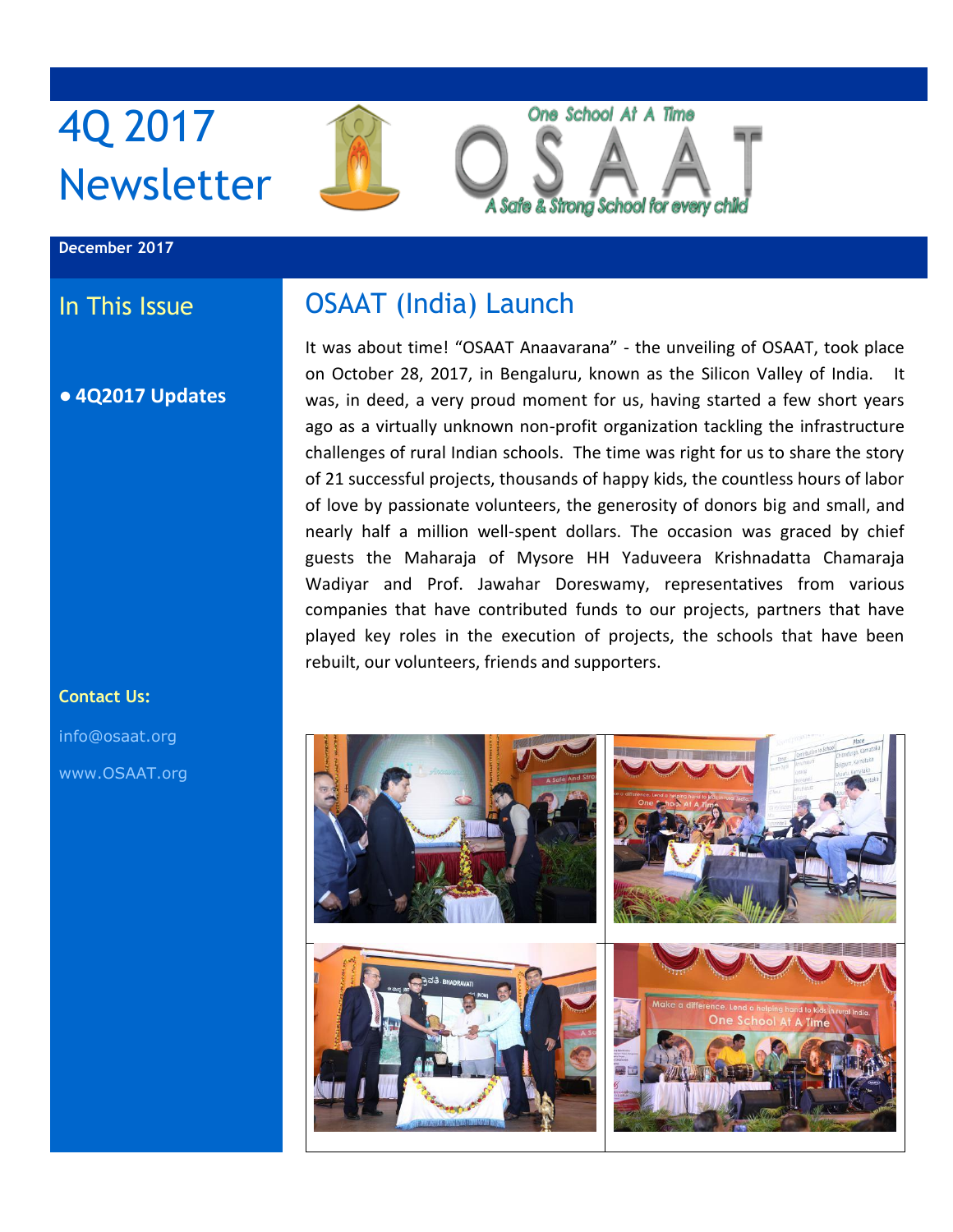The day was filled with exciting activities, starting with a warm welcome by Ravishankar, President of OSAAT (USA), the inaugural lamp lighting ceremony by the chief guests, and keynote address by BV Jagadeesh, chairman of the board of directors of OSAAT. The panel discussions included the sharing of memorable experiences by donors Supria Dhanda, Bala Kadaloor, Raghunandan G, Raghurama Belur, and project partners Padmavathi N H,

S N Gadikar, Arun Nagpal, Ravi Girimaji. Then came the presentation of mementos to the schools and all the kindred spirits that we are grateful for, including the event sponsor Dhammanagi Group of Companies, Ltd. The attendees were served up some delicious goodies, and, last but not the least, a highly entertaining talent show by OSAAT volunteers.

With the unveiling came a quite a few blessings - pledges for rebuilding 3 schools, an outpouring of love and support from individuals, in the form of donations, Corporate Social Responsibility hook-ups and volunteering. We feel gratified that the countless hours of preparation, planning, attention to detail and flawless execution by OSAAT volunteers have resulted in these blessings.

The unveiling also helped shine a bright spotlight on our work, and attracted the attention of many many needy rural schools. We are ready as always, and our volunteers have already started evaluating the latest requests for help.

### We are on a roll....

It gives us tremendous pleasure to announce the completion of 2 more schools. **Gayatri Devi Junior High School, Gaini Village, Uttar Pradesh** was inaugurated on October 23, 2017. What was a collection of few disjointed, humble structures is now a solid, fully functional, aesthetically beautiful and safe home for 800+ kids. **Donors BV Jagadeesh, Anuradha Jagadeesh, Mohit and Kalpana Aron, funded the project. VDA Infosolutions pvt Ltd, Mumbai, joined hands as well, contributing funds for this ambitious project, the biggest one OSAAT has undertaken to date.** 

Our project partner Mrida Associates, LLP, went above and beyond our expectation, every step of the way. They found the best people for the job - Eternity Architects and a wonderful on-site team, all committed to completing this project on time and within budget, producing an astonishing end result.

**Govt. High School, Gurupura, Karnataka** was inaugurated on October 26, 2017. The school now has three brand new classrooms to house all the students that previously sat on the ground outside in small groups. **This project was made possible, thanks to the generosity of donors GT Nexus Corporation, Guru Pai, AVP at IMS division, Infosys, Raghunandan, Mahesh Nagarajaiah (Sanria Engineering), and Anupama Sonnenahalli (Cisco). Thanks** 

#### **Contact Us:**

[info@osaat.org](mailto:info@osaat.org) [www.OSAAT.org](http://www.osaat.org/)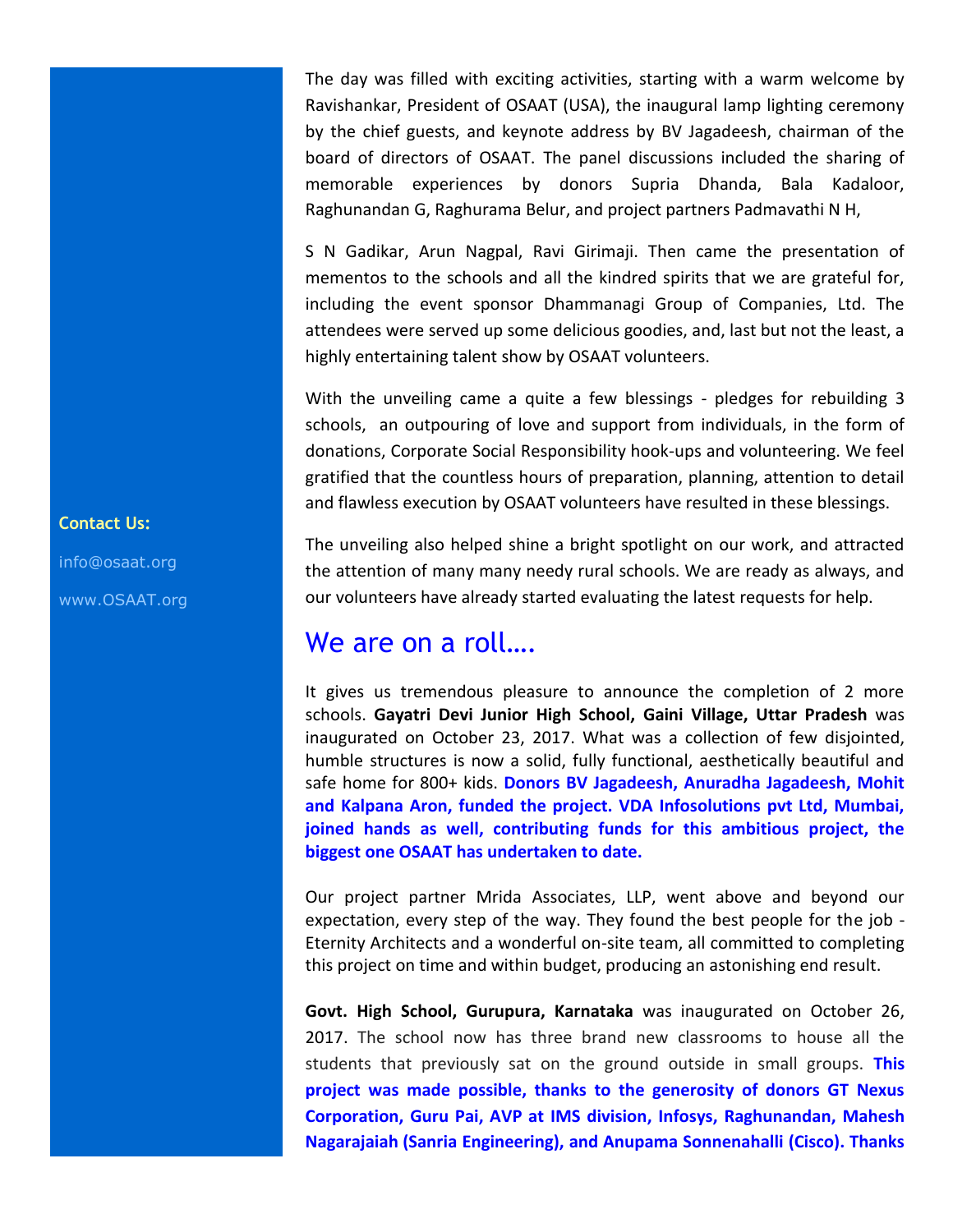#### **also to our project partner - Rotary club of Mysore.**

Adding to the joy was the promise made by industrialist Ravi Girimaji to turn the classrooms into "smart classrooms" by providing necessary facilities such as furniture, computers and internet connection.

### Upcoming Projects

We have more schools under evaluation and many more requests that have come in just in the past couple of months following the successful launch event. 3 schools in Karnataka - Govt. Higher Primary School Rampura, Govt. Higher Primary School Nagavalli, and Govt. Higher Primary School Tungabhadra - have been approved for funding and are in various stages of development. The details, including the needs of each school are available on our website osaat.org/on-our-launchpad.

As always, we welcome you to adopt any of these projects, to any extent you can. With our efforts already making a difference in the lives of thousands of kids in rural India, let us show thousands more out there that we are here to help them in their journey towards a better future!

### Thank you!

We want to express our heartfelt thanks to the **Alumni of The National Institute of Engineering - Electronics and Communications, Class of 1992,** for your generosity - Gopal Bhat, Sanjay Rao, Sharmila, Varuna Subramanya, Guruprakash Pai, Satheesh Heddese, Praveen, Mohan BK, Meera and Madhu Athreya. **Your support means a lot!**

Thank you **SanDisk employees.** You are truly inspirational! The money you raised from your campaign was matched by SanDisk. What a wonderful gesture!

### Welcome aboard…

We would like to extend a warm welcome to our new volunteer Bhushan (Nagabhushana A.M) - visiting professor at MS Ramaiah institute of technology, passionate about education, developing digital learning solutions.

### Team USA welcomes 2018 with new leadership

The big happy family just got bigger and rotated a few roles and responsibilities. Ravishankar B is the new President of OSAAT (USA) and wants to expand the organization's visibility via liaisons with other social/cultural groups in the Bay area. Monika Venkateshmurthy will focus on signature

**Contact Us:**

[info@osaat.org](mailto:info@osaat.org) [www.OSAAT.org](http://www.osaat.org/)